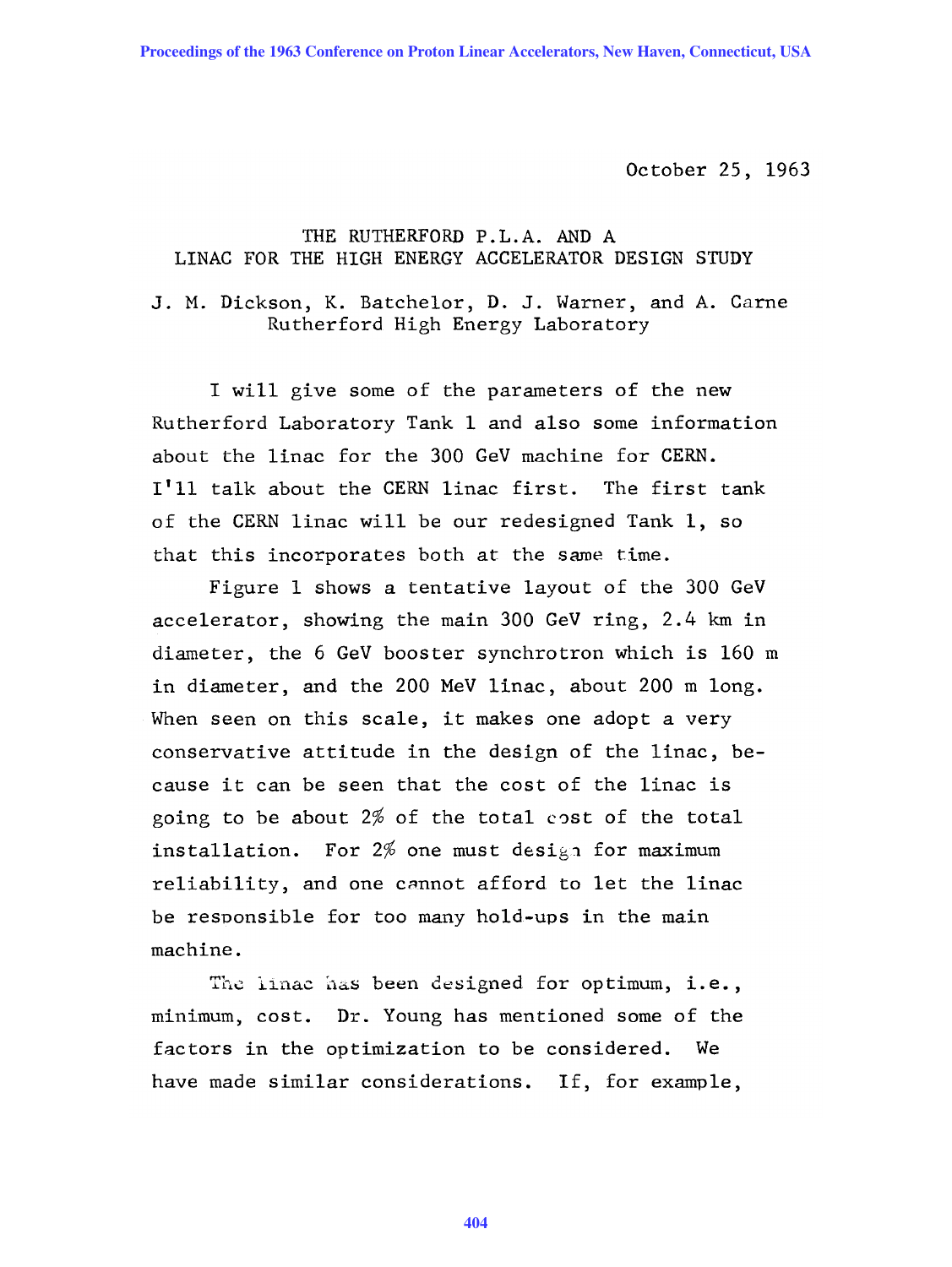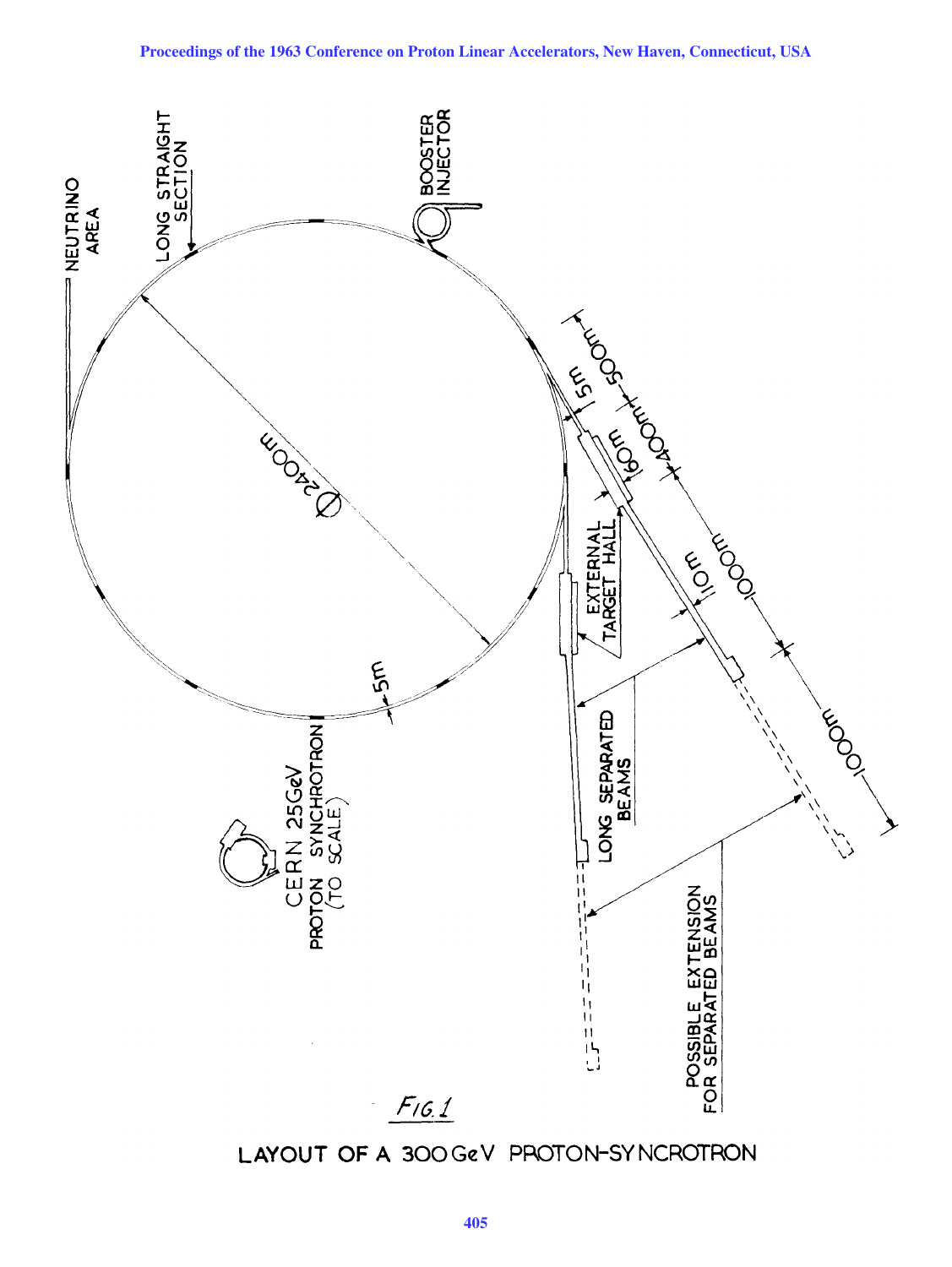one chooses to have drift tubes of small diameter in a given tank, one gets a gain in shunt impedance. But at the same time the surface fields on the corners of the drift tubes increase, with resulting voltage breakdown problems. If one increases the diameter of the drift tubes to improve the voltage breakdown characteristic, one gets a lower shunt impedance. So there is obviously an optimum value for the drift tube diameter, which is the balance between shunt impedance and breakdown conditions. I think Dr. Young showed the following equation but I should like to write it down again. If V is the energy gain of the particles, chen total capital cost can be written:

$$
C_1 = C_p P + C_L L \tag{1}
$$

Putting in the usual expression for energy gain per unit length

$$
K = V/L = E_0 \frac{g}{L} T_0 \cos \varphi_s = \frac{g}{L} \propto T_0 E_S \cos \varphi_s \qquad (2)
$$

and for the power

$$
P = V^2 / \eta L
$$

in which  $\eta$  is the shunt impedance, then

$$
c_1 = c_p \frac{V}{\eta} K + c_L \frac{V}{K}
$$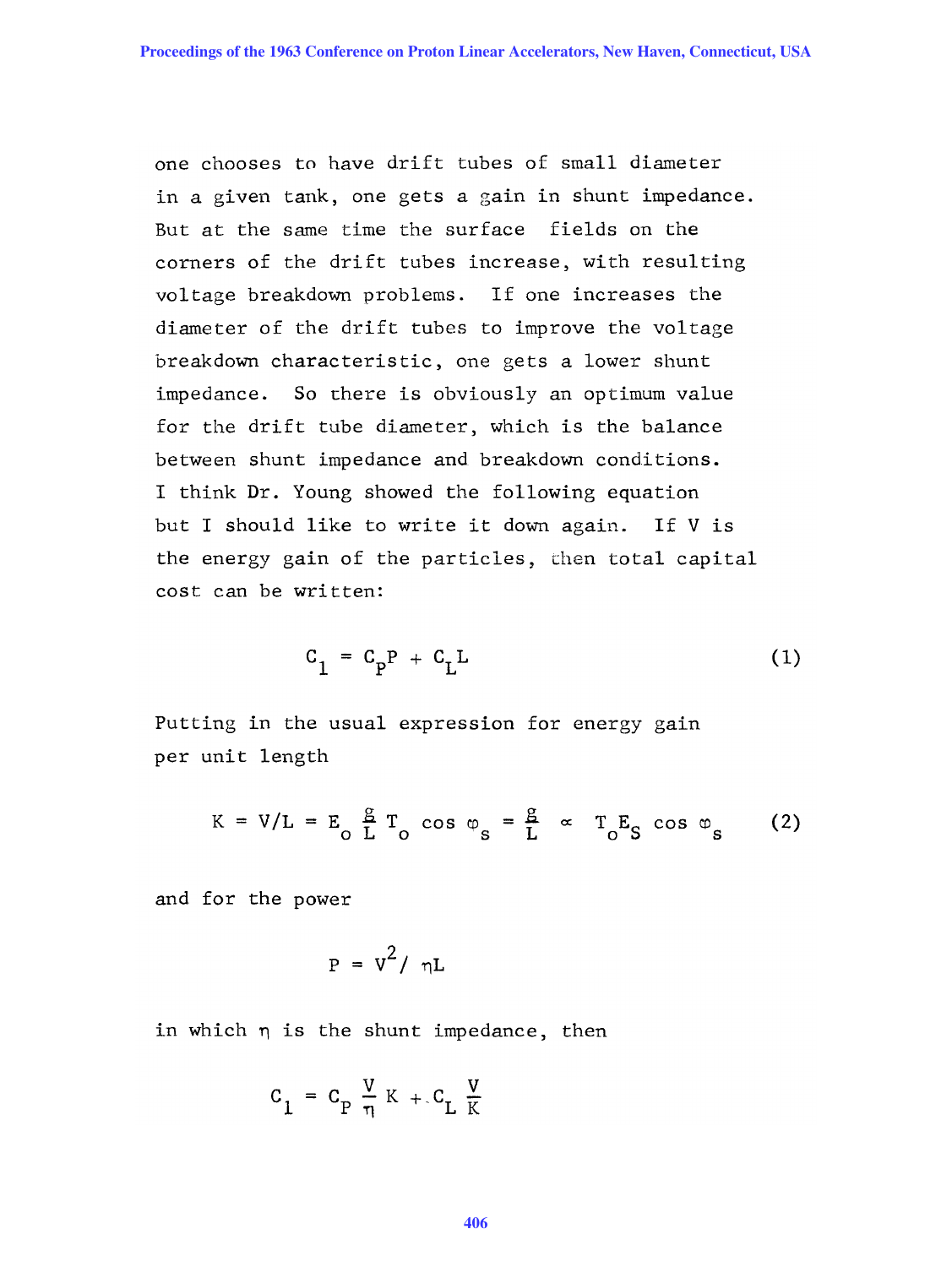Now, in the optimization of the cost we have two things to consider: we must include the maintenance cost of the machine in addition to the capital cost. Equation (1) is capital cost, while the following Eq. (3) gives maintenance cost:

$$
C_2 = C_P^{\dagger} P + C_L^{\dagger} L \tag{3}
$$

The total cost to be optimized can now be written

$$
C = (C_{P} + C_{P}^{T}) \frac{V}{\eta} K + (C_{L} + C_{L}^{T}) \frac{V}{K}
$$
 (4)

Estimates on the Rutherford Lab. P.L.A. indicate that  $C_P^{\dagger}$  and  $C_L^{\dagger}$  are in similar ratio as  $C_p$  and  $C_L^{\dagger}$ . In Eq. (2)  $E_S$  is the maximum safe surface field at the operating frequency. At 200 Mc/sec we have taken  $E_S \sim 14.7 \text{ MV/m}$ , so in fact, we have a small safety margin. We have taken the stable phase angle  $\varphi_{s}$  = 26<sup>0</sup> and g/L is the gap to pitch ratio. The term  $\alpha$  is a constant which depends on the geometry of the cell:

$$
\alpha = E_o/E_S
$$

and  $E_{\overline{O}}$  is the maximum field across the flats of the drift tubes.

A further criterion is that no drift tube should have a diameter less than 0.1 of one wavelength. This ensures sufficient room for the drift tubes to contain the focussing quadrupoles.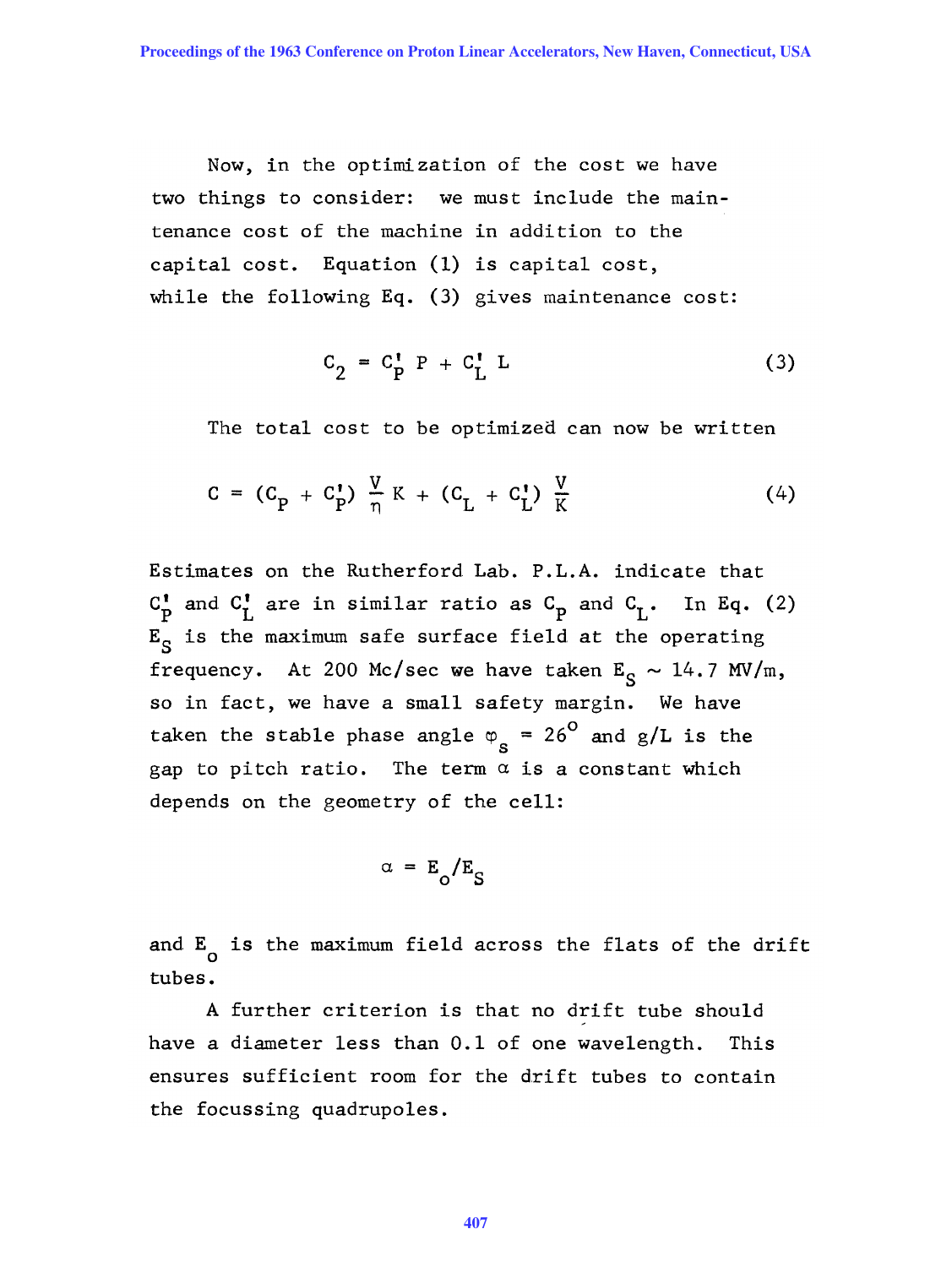Now, we have taken the relations of Eqs. (2) and (4) and considered various kinds of radial geometry. In particular, we have considered variations of outside diameter and drift tube diameter. Doing this at intervals over the whole energy range, we have developed an optimized geometry for the whole linac. The results are given in Fig. 2, showing values of the drift tube and liner diameters, optimized in the sense of giving minimum cost. The  $d/\lambda$  curve is for the drift tube diameter, showing that in order to get optimized cost, the dominating factor in the high energy region is voltage breakdown on the drift tube. Thus, to control breakdown, the drift tube diameter must, in fact, increase. Figure 3 is a curve of optimized acceleration rate. Again, because voltage breakdown becomes important in the high energy region, the acceleration rate must progressively fall to keep this under control. Figure 4 is the resulting shunt impedance for the optimized structure, showing again the progressive fall of the shunt impedance toward higher energies.

Now having worked out all other dimensions, we consider the choice of tank length. There are obviously several possibilities. First, one could make the tank so that the gain in energy per tank is constant. This has a degree of simplicity but, in fact, is not really worthwhile. Another possibility is to design the tank length to be units of a quarter of a phase oscillation wavelength. The reason would be to provide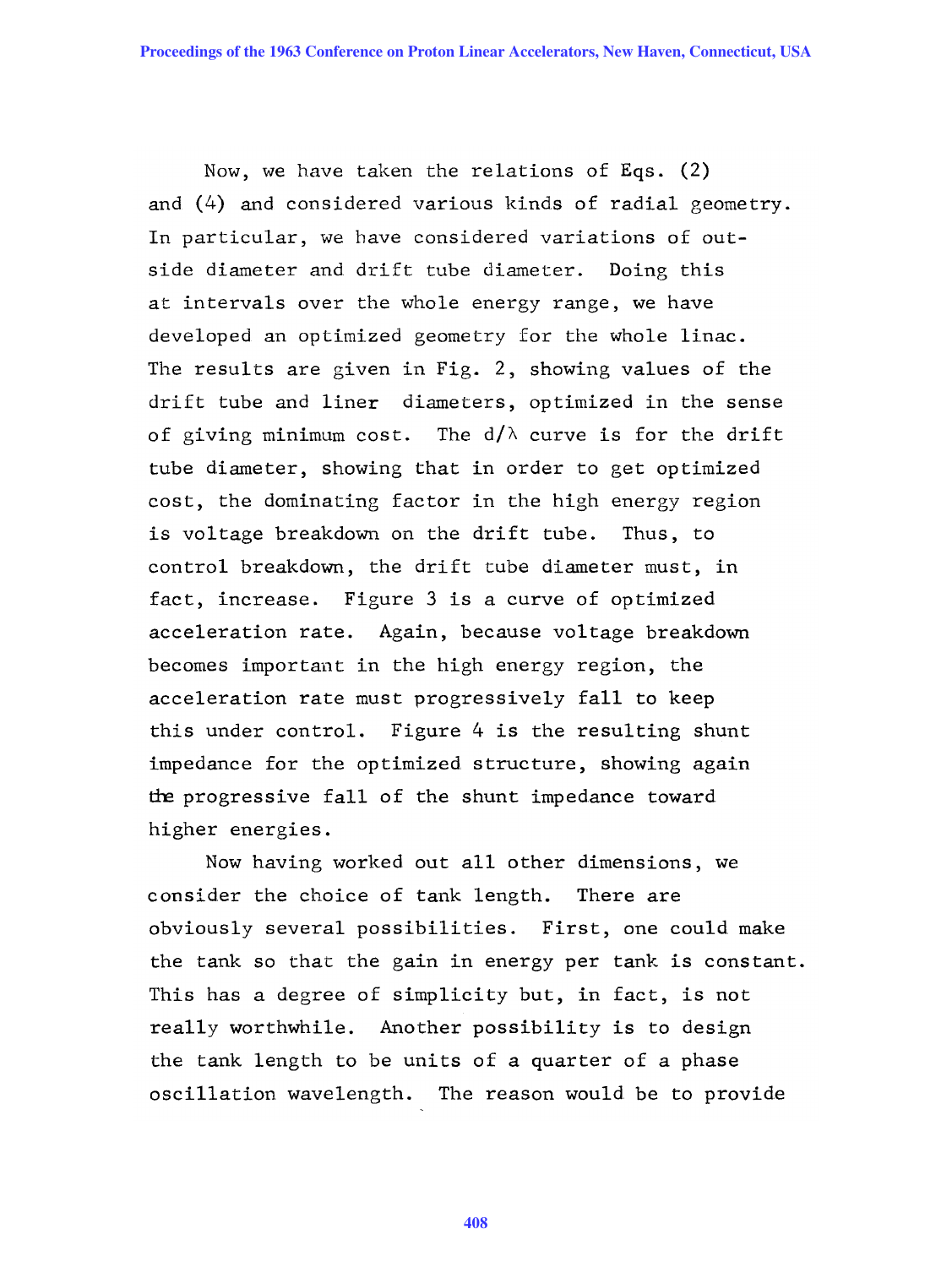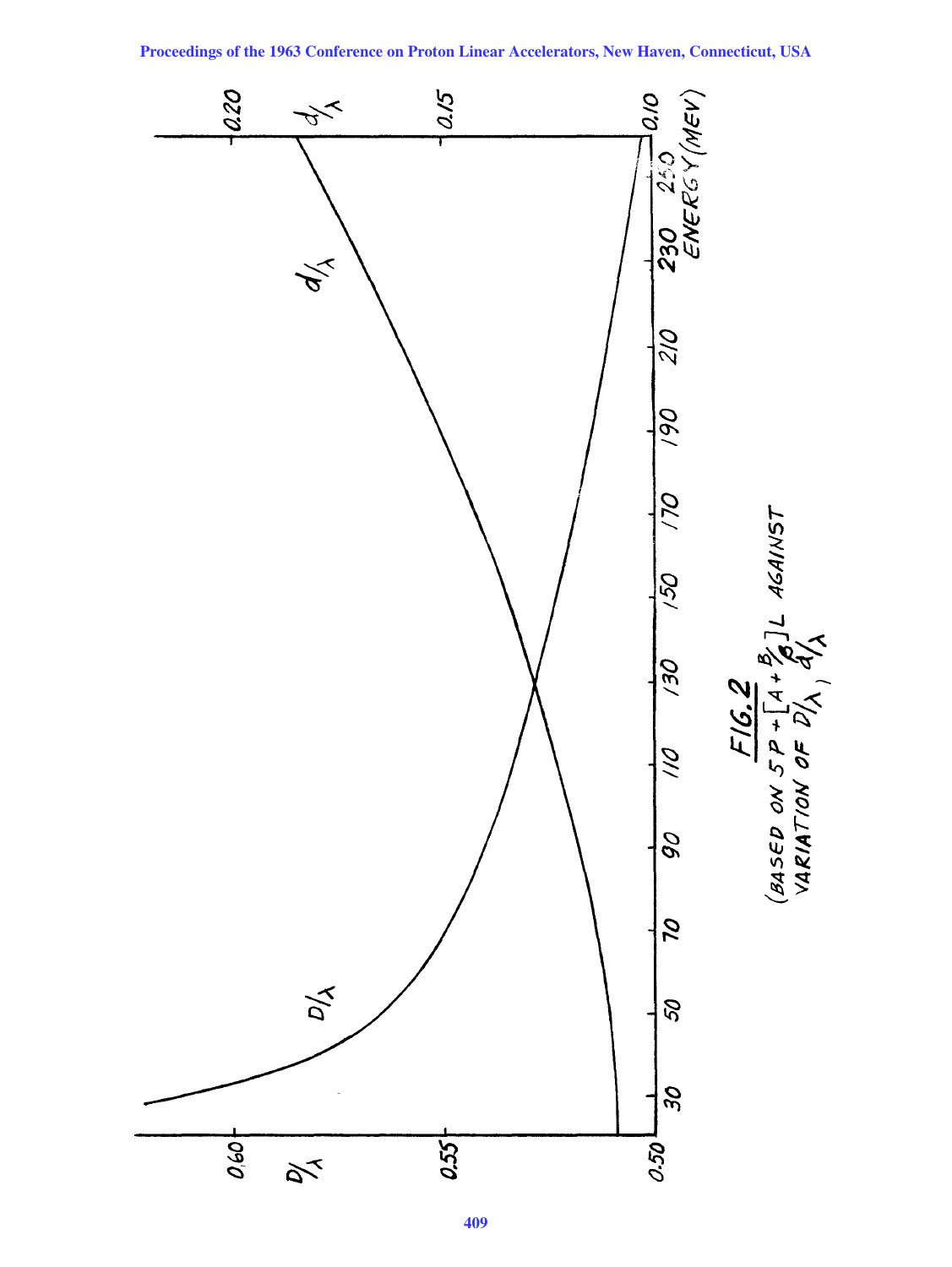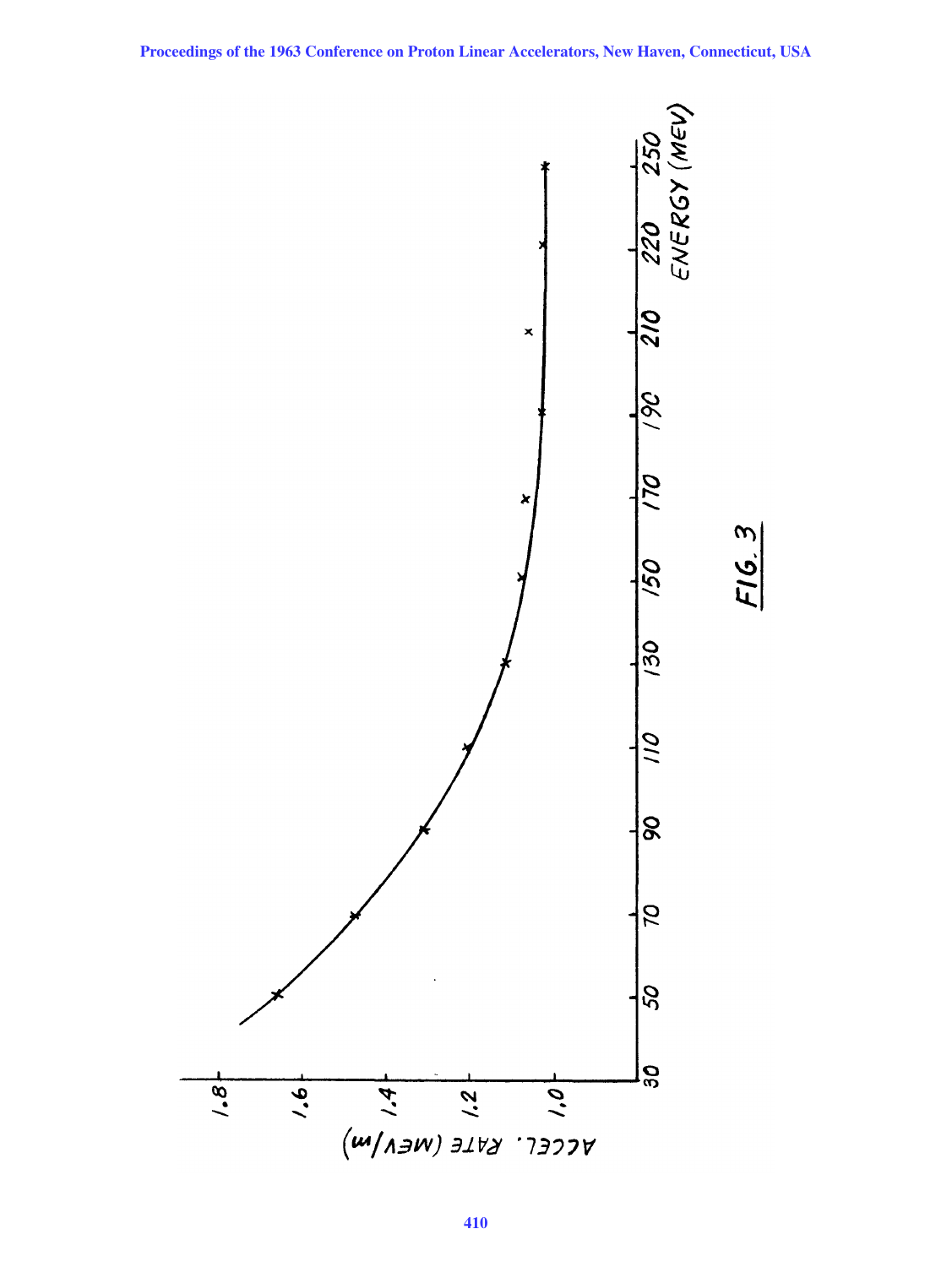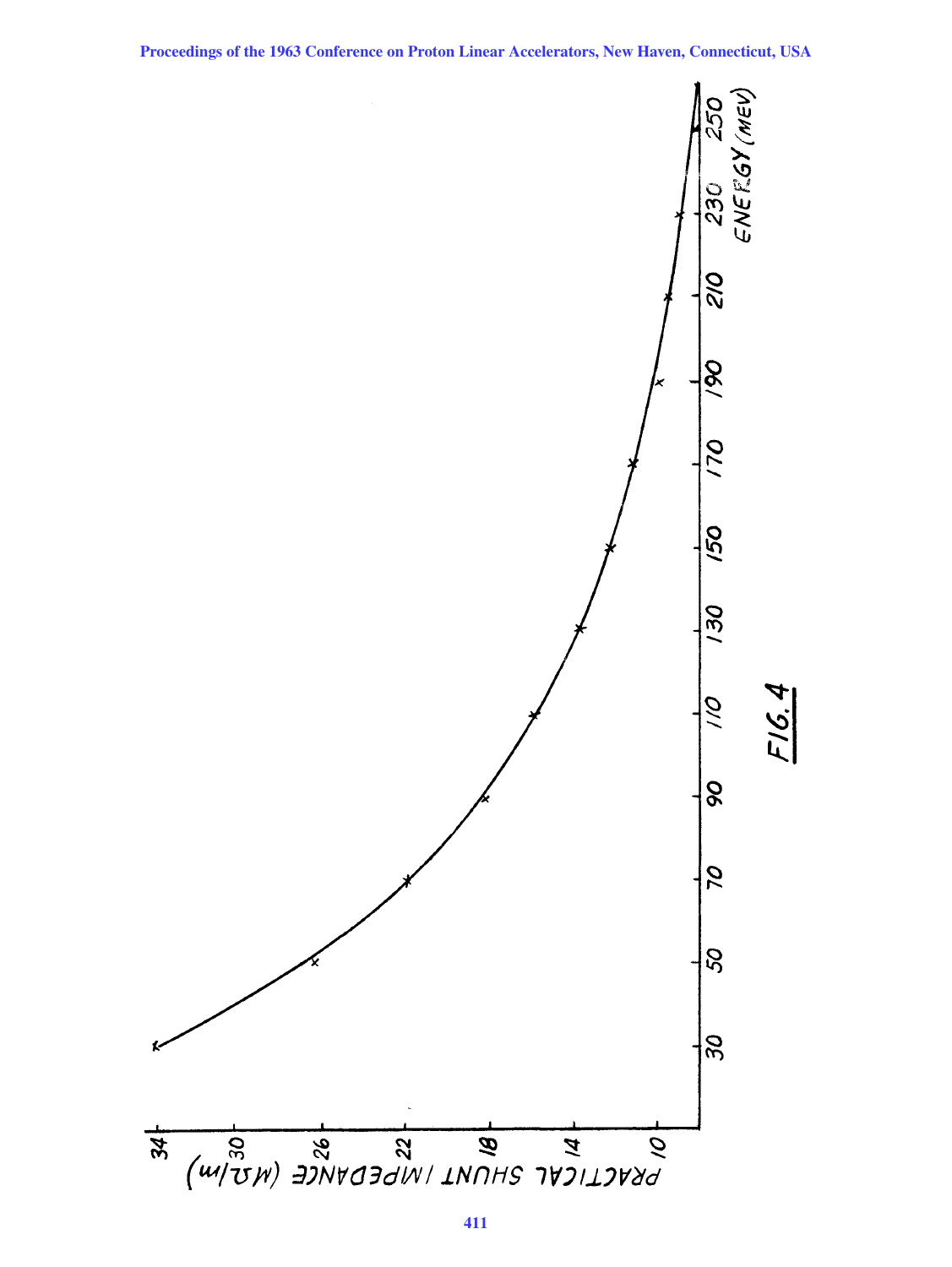one means of calibration and control of the machine: if one tank of the linac is a quarter phase oscillation wavelength long, then a certain phase spread at the beginning of a tank will show up as an energy spread at the end of the tank, and this is something that is readily recognizable. A third possibility (and the one adopted), is the arrangement where the total power taken by the tank plus the beam power is matched to the power amplifier output. For this purpose we've assumed RCA 7835 valves producing 5 MW, and a beam current of 100 mA. In fact, the beam current will probably be increased by a factor of 2, but we won't change the design of the machine. We can work out the length of the tank according to this simple formula. The total power required is

$$
P = \frac{V}{\eta L} + IV = \frac{VK}{\eta} + IV
$$

where I is the beam current, and V the voltage.

This is set equal to 5 MW. From this we get

$$
V = \frac{5}{(\frac{K}{\eta} + 1)}
$$

in which K is the acceleration rate, as taken from Fig. 3, and  $\eta$  is taken from Fig. 4 and the length of each tank is simply equal to V/K. We would not like the length of the tank to be greater than about 20 wavelengths, to avoid difficulty in "flattening." In fact,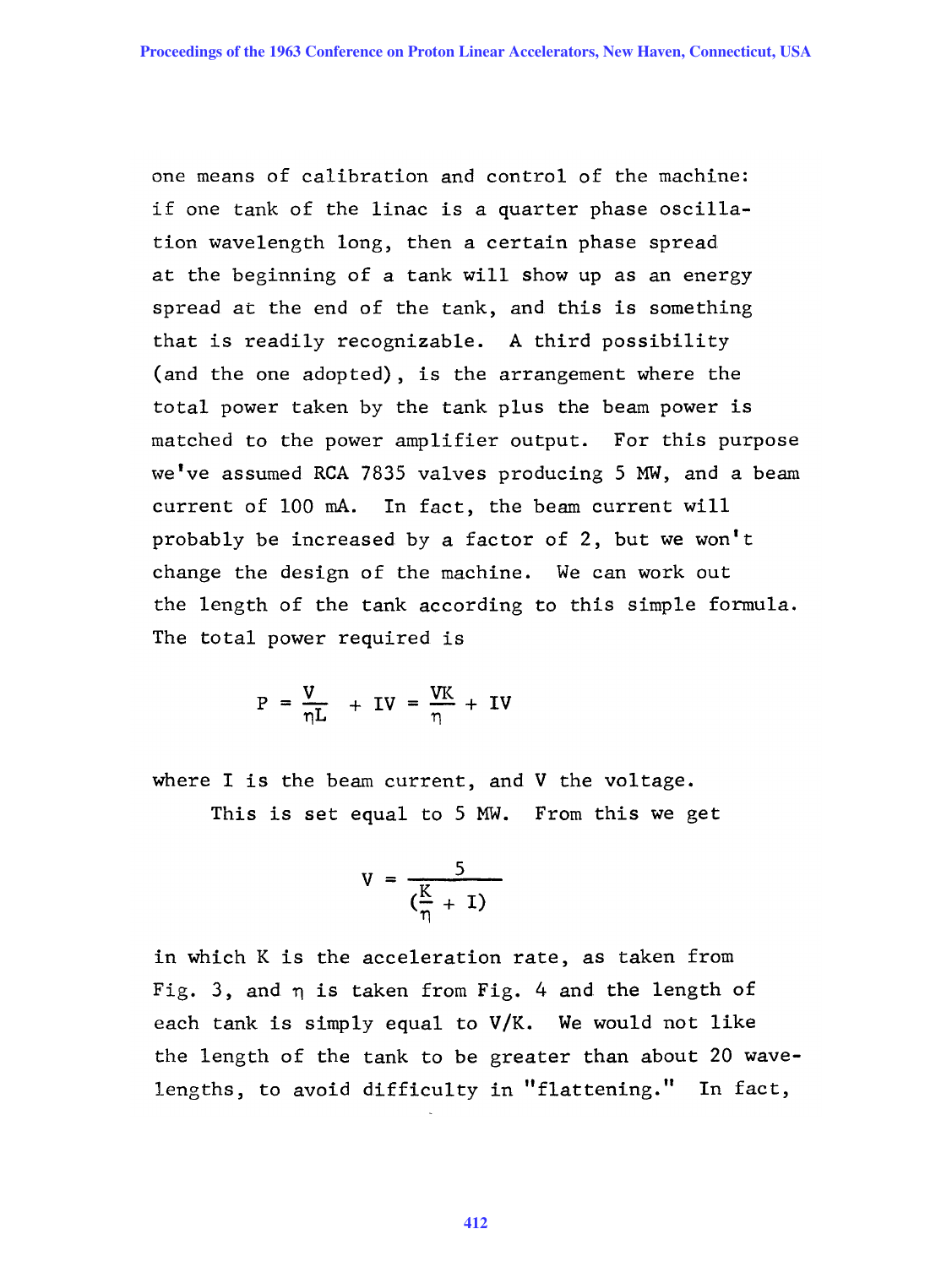none of the tanks is greater than 25 m long, so that we should not run into any problems. The resulting design is shown in Table I.

We started at 200 MeV and worked backwards to find out the length of each tank. It so happens that doing it this way, the length of the first tank is conveniently very short, and has only a 5 MeV gain. In the case of the first tank we are not concerned about cost optimization, but about reliability, ease of fabrication, accessibility, and good beam dynamics. It has been past experience that the first tank is always difficult to operate. The rest of the tanks, as can be seen, are not more than about 24 m long, and cover varying energy gains depending on the voltage breakdown. The maximum energy gain is about 30 MeV in one tank. The acceleration rate, in fact, goes down from 1.8 MeV/m down to just over 1 MeV/m for the eighth tank.

In some ways, the optimization was restricted in that the outer radius of curvature of the drift tube profile was kept constant, equal to that for the drift tubes of Tanks 2 and 3 of the existing P.L.A., and for which much information on surface fields exists. But certainly, by increasing the outer drift tube radius, one can probably improve the gap to pitch ratio and the shunt impedance and, hence, cost. Nevertheless, we're fairly satisfied with this design. Also the cost optimization was actually based on figures we have from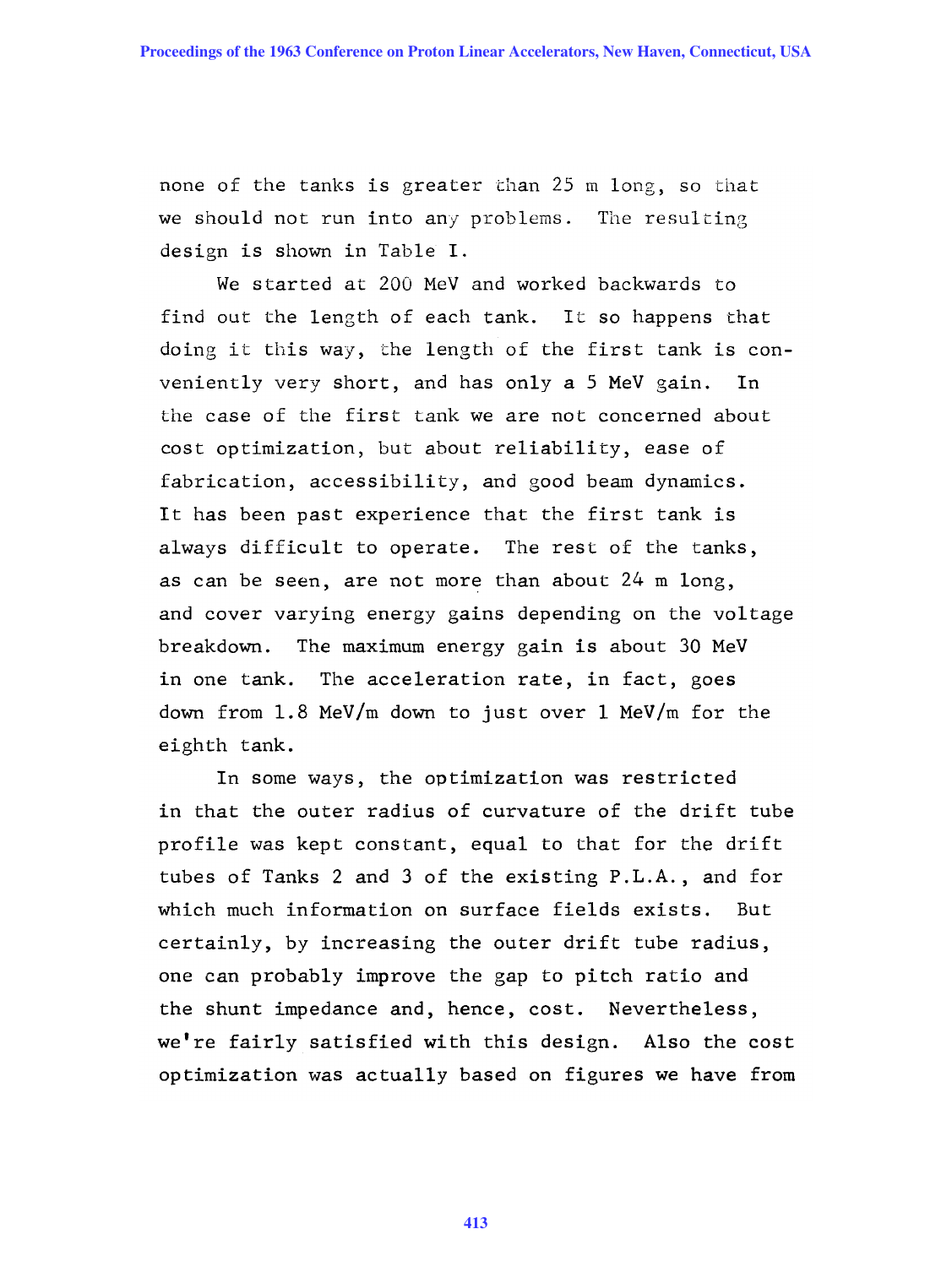| TANK NO                                      |                                 | $\boldsymbol{\sim}$                                       | 3               | $\mathcal{A}$                            | 5           | $\mathbf Q$                     |       | $\varnothing$                     |
|----------------------------------------------|---------------------------------|-----------------------------------------------------------|-----------------|------------------------------------------|-------------|---------------------------------|-------|-----------------------------------|
| FINAL ENERGY<br>IMENGY .515                  |                                 | ς.                                                        | 57              | 79                                       | 96          | /5/<br>124                      |       | 200<br>97                         |
| $\varphi$                                    | .033                            | 50/'                                                      | -276            | .358                                     | .421        | .469                            | ,508  | .566<br>-54                       |
| LENGTH (m)                                   | 2.718                           | 17.41                                                     | 20.05           | 22.95                                    | 24.57       | 24.54                           | 23.96 | 23.27                             |
| LINER DIA                                    | 97.5<br>$\overline{\mathsf{L}}$ | 86.0                                                      | 82.5            | 0.18                                     | 79.5        | 78.75                           | 77.25 | 76.5                              |
| DT. DIAMETER & 18.15                         |                                 | 6.5                                                       | 17.25           | 0.91                                     | 19.5        | 20.5                            | 21.75 | 24.0                              |
| $D.7.$ APERT. $D/A$ $L$ $ $ $/$ $4$ - $2.49$ |                                 | 3.81                                                      | 18.5            | $\overline{\mathcal{E}}\cdot\mathcal{E}$ | <b>18'E</b> | 3.81                            | 3.8   | $\ddot{e} \cdot \varepsilon$      |
| $\frac{1}{2}$                                | 59.                             | <b>SC.</b>                                                | 55.             | .54                                      | .53         | .525                            | .515  | ,51                               |
| $d/\lambda$                                  | 121                             | $\frac{1}{2}$                                             | .115            | .120                                     | .130        | 737                             | 57/'  | 091.                              |
| RANGE OF G/L                                 | 233/277                         | $-1/243$                                                  |                 |                                          | .0254       | $280(3355 - 367/408))$<br>.0254 | .0254 | $2420/437 \cdot 432/442$<br>.0254 |
| KON<br>1/7                                   | 15/0.<br>6400.                  | 0254<br>17800                                             | .0254<br>.00847 | .00847<br>.0254                          | 17800       | 17800.                          | 17800 | 10001                             |
| TOTAL POWER (MW) 1.0                         |                                 | 5.O                                                       | 0,0             | 5.0                                      | 0<br>5,     | 0<br>5                          | 5.0   | 5.0                               |
| ACCEL. RATE(Mev/m)   1.655                   |                                 | 028'                                                      | 1.498           | 1.271                                    | 1.142       | 1.086                           | 090'  | 1.045                             |
| $\mathcal{O}% _{A}^{(h,\sigma),(h,-\sigma)}$ |                                 | 6/000                                                     | 55000           | 52000                                    | 51000       | 50000                           | 49000 | 48000                             |
| EFF. SHUNT IMP.<br>(M $\Omega$ /m)           | 34.8                            | 37.80                                                     | 27.02           | 21.36                                    | 17.52       | 14.88                           | /3.14 | 11.88                             |
| PRACT. SHUNT<br>IMP. (M SL/m)                | 29.0                            | 31.50                                                     | 22.52           | 17.80                                    | 14.60       | 12.40                           | 10.95 | 9.90                              |
|                                              |                                 | DATA FOR A 200 MEV LINAC FOR CERN:<br>TANKS IN 5 MW UNITS | TABLE I         |                                          |             |                                 |       |                                   |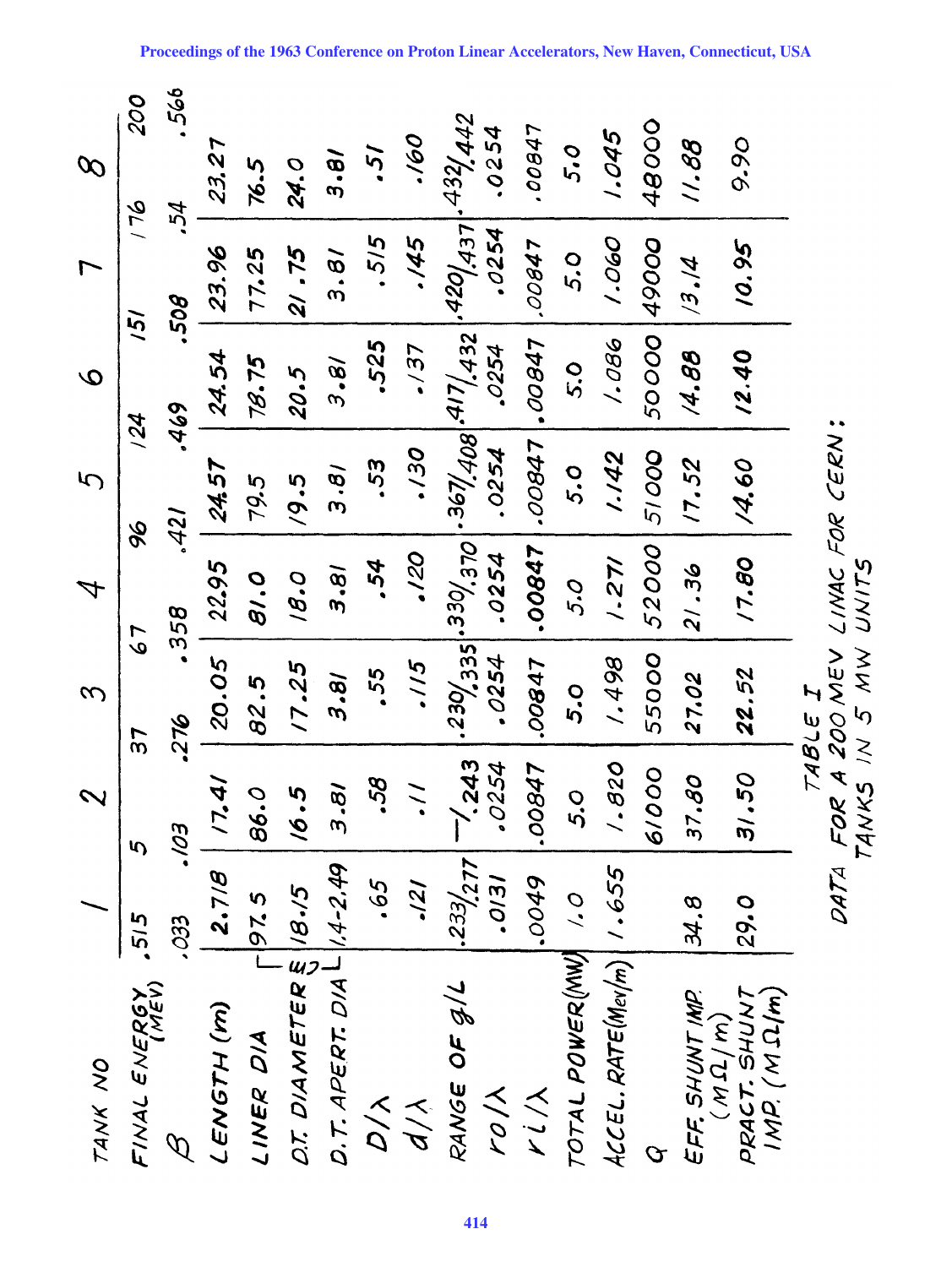the machines we have at the Rutherford Laboratory, and what other information we could glean. We have based our optimization on a separate liner and vacuum system. In actual fact, we will build the machine (as is now the American practice) using copper clad steel liners, in spite of the fact that copper-clad steel does not appear to be available in Europe.

One further point about the optimization is that in the cost of power  $C_p$ , is in fact, a function of duty cycle. If we can cut the rf duty cycle down then we can save quite a lot of money. In reducing the effective duty cycle for the rf power, the cost of power turns out to be about 33,000  $\frac{2}{3}$ /MW. The scheme that we have in mind is shown in Fig. 5.

The total power taken by one tank was originally assumed to be 5 MW, but in fact, will operate at 8 MW because of the possibility of a 200 mA beam. The figure shows a phase reference line and the usual tank tuners and phase comparators. RF power from the main drive line is fed through a phase shifter and an intermediate amplifier and fast phase control, into a driver amplifier, fed from a hard valve modulator. The final amplifier will be fed from a line type modulator. The amplifiers and their modulators are controlled from a programmed modulator with a fast acting pulse amplitude control. A variable load whose value depends on the beam current could also be used. If there is any variation in beam current, both within the pulse and pulse to pulse, then we must correct levels very rapidly by use of correction signals added from the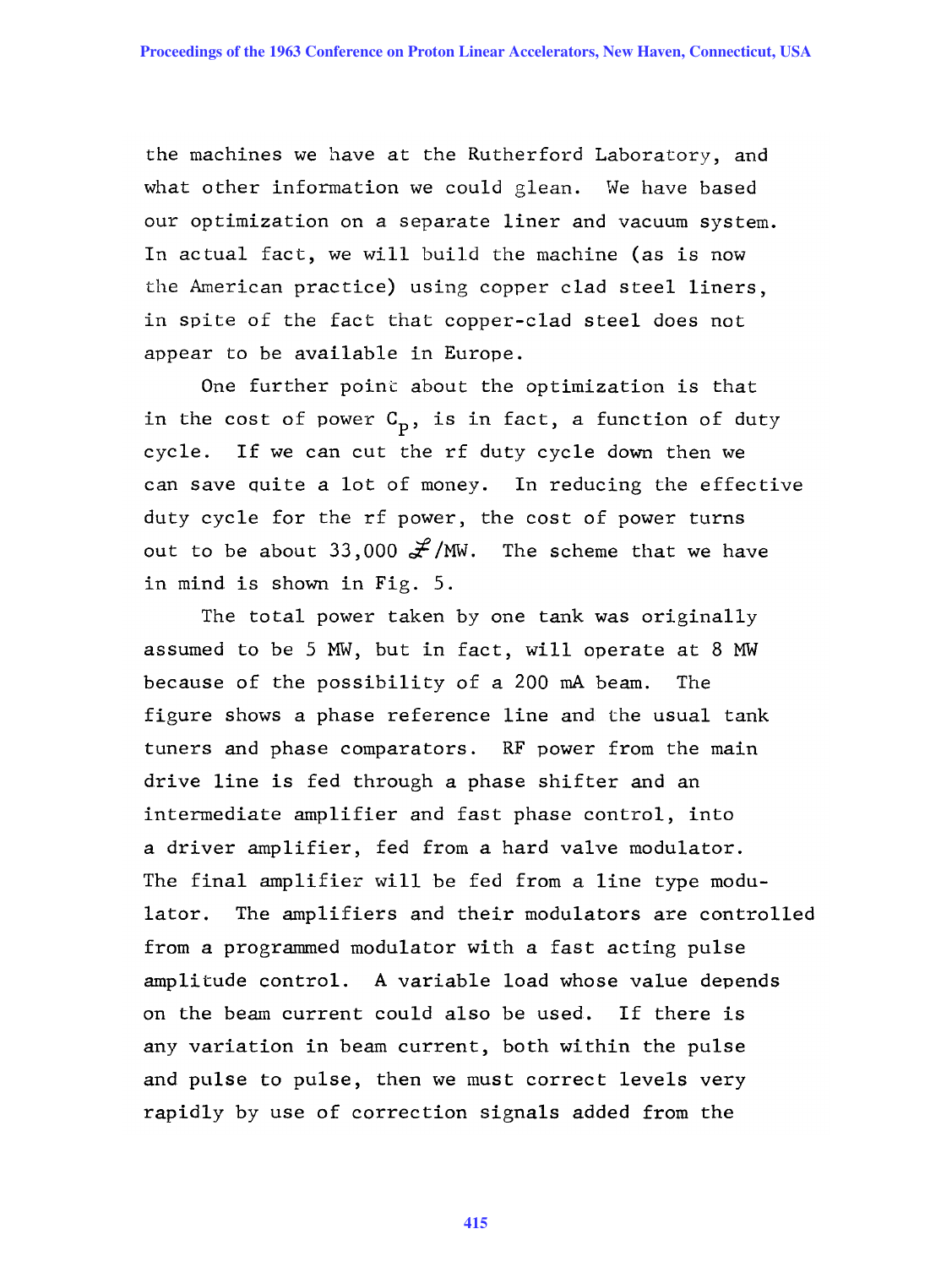pulse amplitude control to those already generated in the programmed modulator.

Now, the 200 mA beam pulse is only 5  $\mu$ sec long. At 200 Mc/sec it normally takes about 200  $\mu$ sec for a tank to build up to normal level for acceleration. In the usual system one has a build up of rf power in a couple of hundred  $\mu$ sec, a flat top of duration of the beam pulse, and an exponential tail-off. This gives a fairly large duty cycle. Now obviously with the kind of beam loading that we're going to have where the beam is taking rf power of the order of twice that drawn by the cavity, the beam cannot take its power from the stored energy of the tank, since this would cause something of the order of a 5% sag of cavity field. Now the modulator must be "matched" to the valve load during the operating cycle, so that to provide such large quantities of extra power to cope with the voltage sag caused by beam loading brings in difficult mismatch problems. Since we have 8 MW available, it was thought to be worthwhile to use this full power to drive the tank very hard to increase the rate of build-up. So in fact, the final amplifier provides 8 MW to drive toward the 8 MW level in the tank. Thus we can reduce the build-up time to operating level to something of the order of 30 to 40  $\mu$ sec. So we are getting a reduction of a factor of 5 in the duty cycle. At the 2 MW level, which is the power level required by the tank for the correct voltage, we then put in the beam and, the beam itself absorbs the rest of the power. This obviously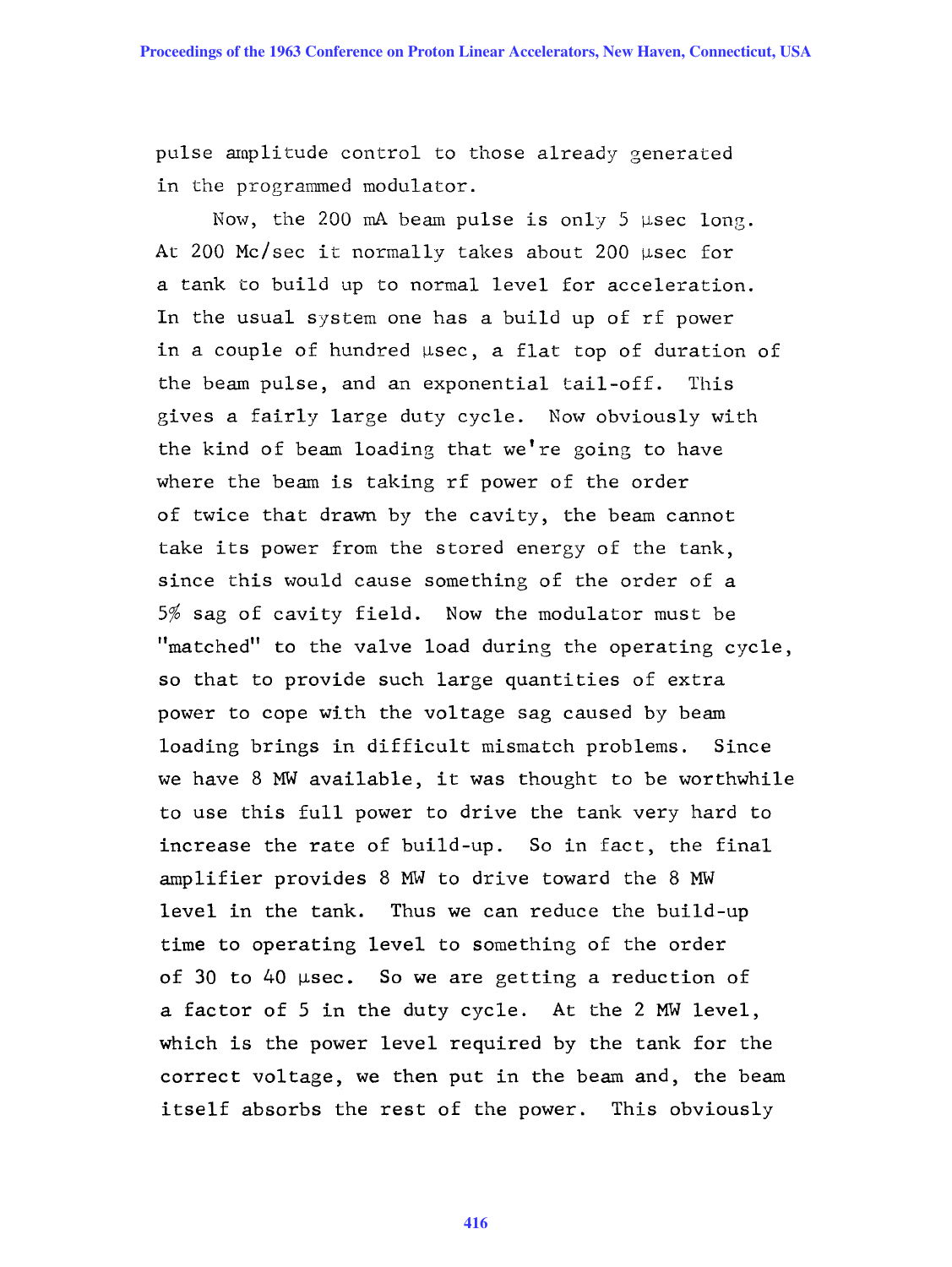

SYSTEM FOR AN ACCELERATING STRUCTURE  $R.E$ 

FIG. 5.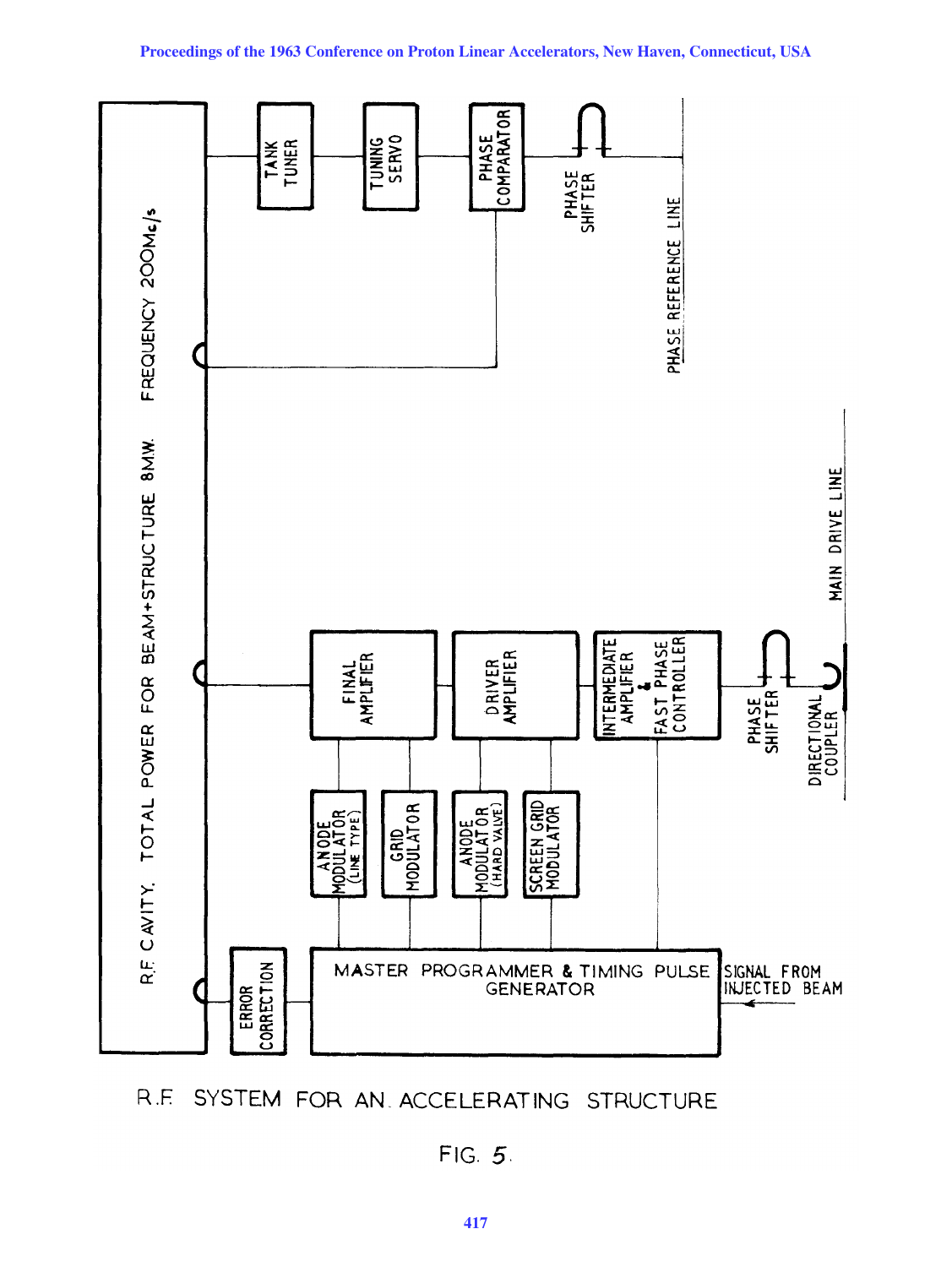requires a very accurate timing system, but in fact, the problems are not impossibly difficult. The great advantage of this system, in addition to cutting down the effective duty cycle, is also that the modulator is always matched. It is always pumping 8 MW into the system, and of course, the distribution of the energy between beam and tank doesn't matter as long as it is 8 MW. There are one or two problems, like the reactive detuning effect of the beam; again this is not too difficult to control fairly readily, with the tuning and fast phasing system. Of course, we must be careful about transient effects at the instant of injecting the beam. This we are looking into, including the use of possible "guard periods" during the pulse. GLUCKSTERN: Will the tank take 8 MW without breaking down if it misses a pulse?

CARNE: This is where our pulse amplitude box comes in. We've obviously got to watch this very carefully. A beam monitor box will watch the beam current as it enters the machine. If something goes wrong, for example a missed pulse, or drop in intensity, then of course, we can't push the power in, and the programmed modulator is set accordingly. But the tank itself only has the voltage equivalent to 2 MW.

BLEWETT: The breakdown may be when mismatched at the beginning of the pulse.

CARNE: Yes, but unless there is something the matter with it, the valve is always pumping out 8 MW, and you have just the mismatches you usually have anyway.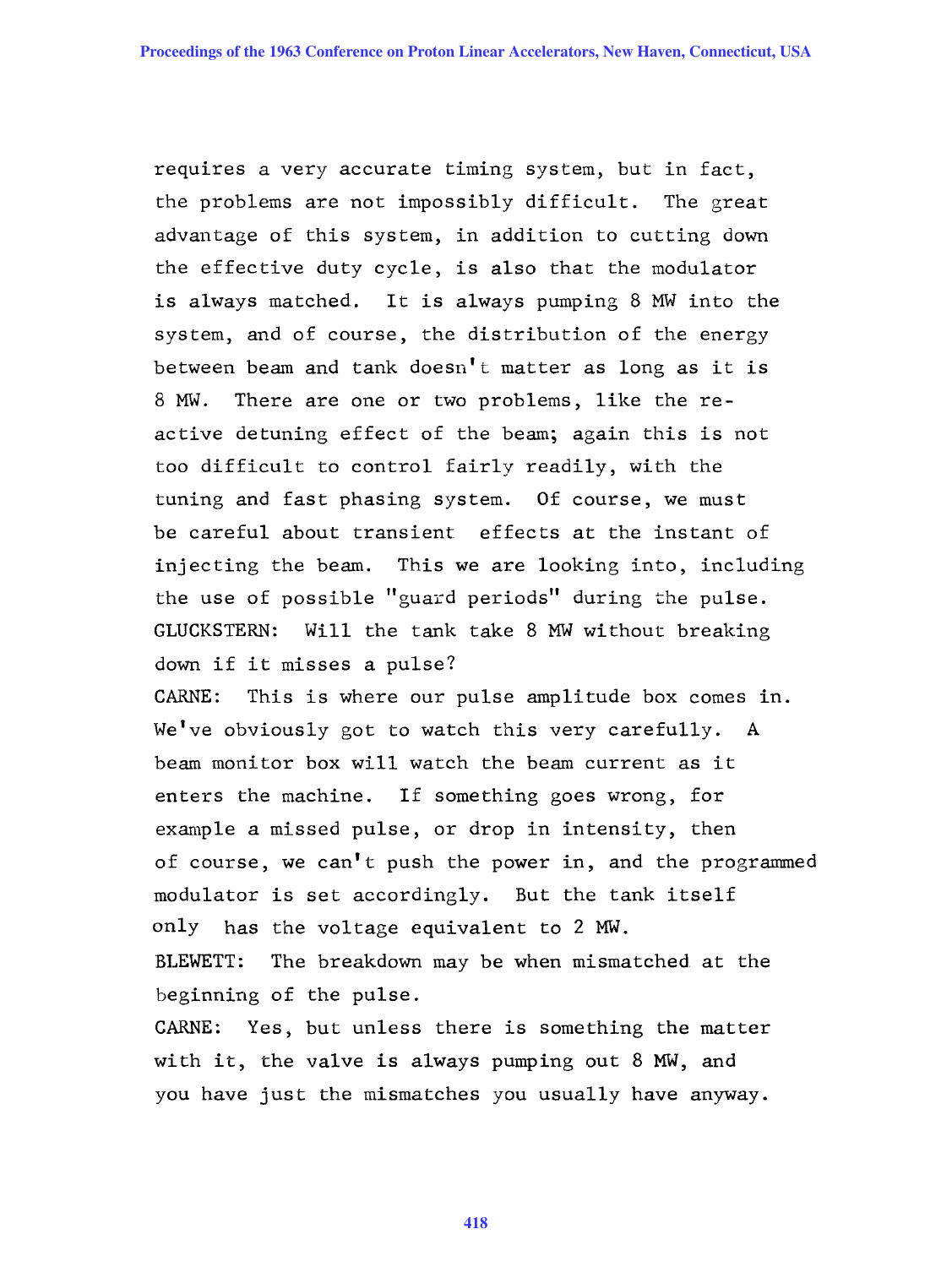I agree there is some difficulty about this. Certainly, the tank is going to be uncoupled for quite a long time, but I think this actually improves the rate of build-up. BERINGER: This sort of thing has certainly been done; the little tank in the Heavy Ion Machine here has a high voltage drive amplifier which changes the rise time by a factor of 3.

I would like to make a comment about the cost minimization. These curves are very flat with respect to all parameters, and yet we find in both Don Young's and in this discussion the use of peak gradients, as if these were numbers that we could believe, and yet everybody who has run a machine knows that it is only the early gaps, in a uniform gradient machine, that give any trouble. Consequently, I don't believe these minimizations even approximately.

CARNE: This is Quite a valid argument. But it depends on what your basic design philosophy is. Ours is one of feet-on-the-ground reliability because we've got to feed something which costs many times as much money. If we have a conservative design, it would work out to something like  $14 \text{ MV/m}$ , and we may be able to get a little higher. It doesn't matter because if we design conservatively then we have a machine which is reliable and that means a saving of money.

BERINGER: To get a conservative design, I suggest that someone should do the appropriate work to learn a little more than Kilpatrick did about this sparking problem, because there is a lot of money and effort involved.